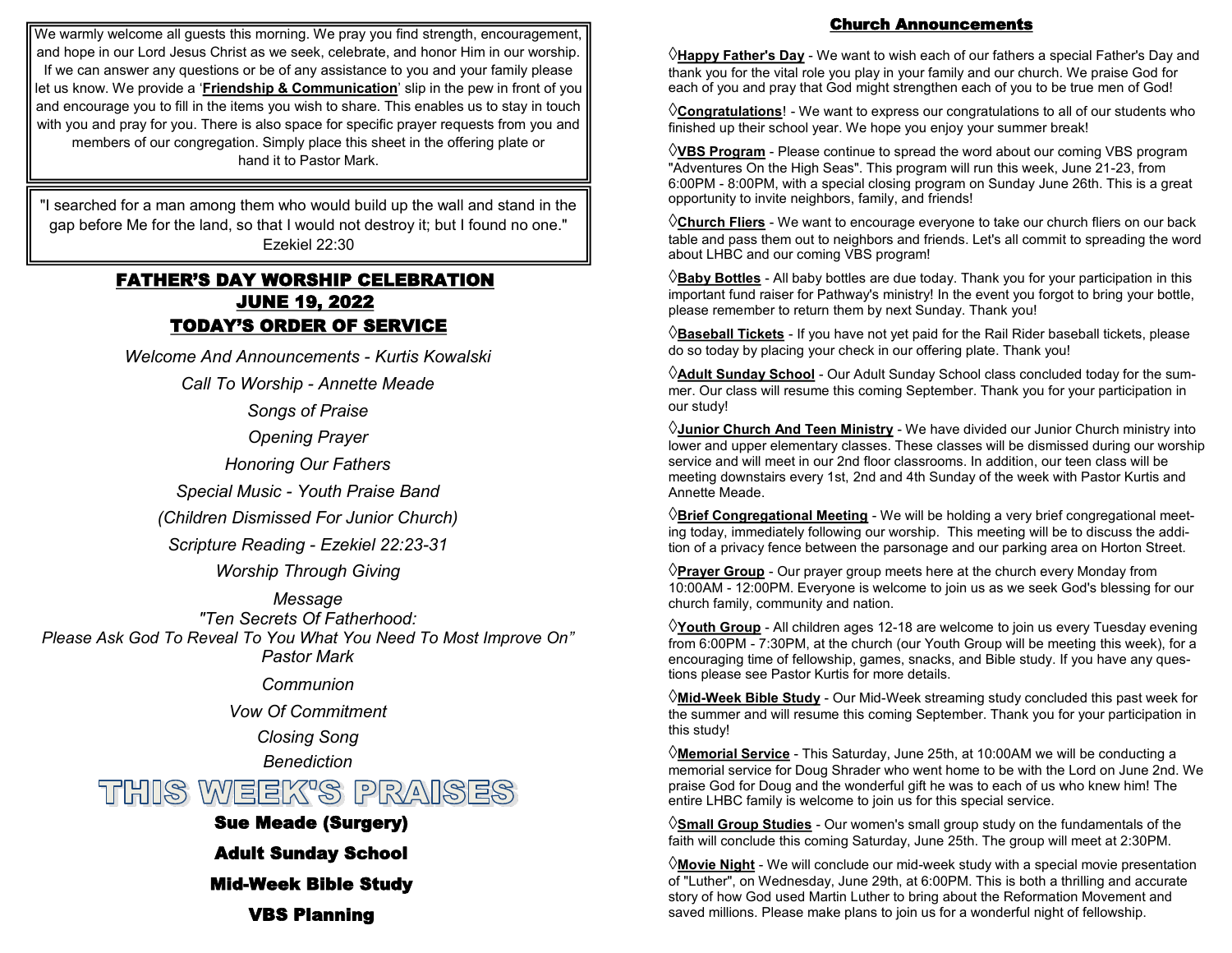### Church Announcements (Continued)

**New Sign Up Sheets** - We have placed new sign up sheets on the back table for weekly Scripture Readers (1) and weekly Greeters (2). We thank everyone who has volunteered in the past and encourage everyone to consider participating in these important ministries. Thank you, in advance.

**Church Directory** - A sample directory will be provided within the next few weeks, on the back table, for everyone to review to ensure that all included information is correct. Thank you again for your help in this vital church project!

**LHBC & FCC Prayer Chain** - If you would like to join our prayer chain so you can be notified of prayer requests and special church updates, we ask that you sign-up at our back table by neatly providing your name and email address. Thank you

**Food and Benevolence Needs** - If you, or any one you may know, is in need of assistance at this difficult time, please notify Pastor Mark for benevolence needs and Jim and Marti Callahan for food pantry needs. Thank you.

**Food Pantry** - We are presently looking for donations to our food pantry. If you would like to donate, we are in need of paper towels, toilet paper (Small Packages), toiletries, deodorant, shampoo and conditioner, tooth paste and tooth brushes, talc powder, laundry products, cleaning products, and cereal. If you are interested in helping out, please see either Jim or Marti.

**Streaming Services** - As a reminder, we are now live streaming our Sunday service and streaming it to both Facebook (Living Hope Bible Church) and our YouTube channel (Living Hope Bible Church Plains).

**Church Giving** - Please visit our website if you want to use our convenient 'on-line giving app'. It's available at: **www.lhbcpa.org.** Under 'HANDY INFO', find the link 'DONATE TO LIVING HOPE'. This link will take you to our safe, secure giving page. Thank you for your faithfulness!

**Daily Bread Devotionals** - Please feel free to take one of the Daily Bread devotionals that have been placed on our back table.



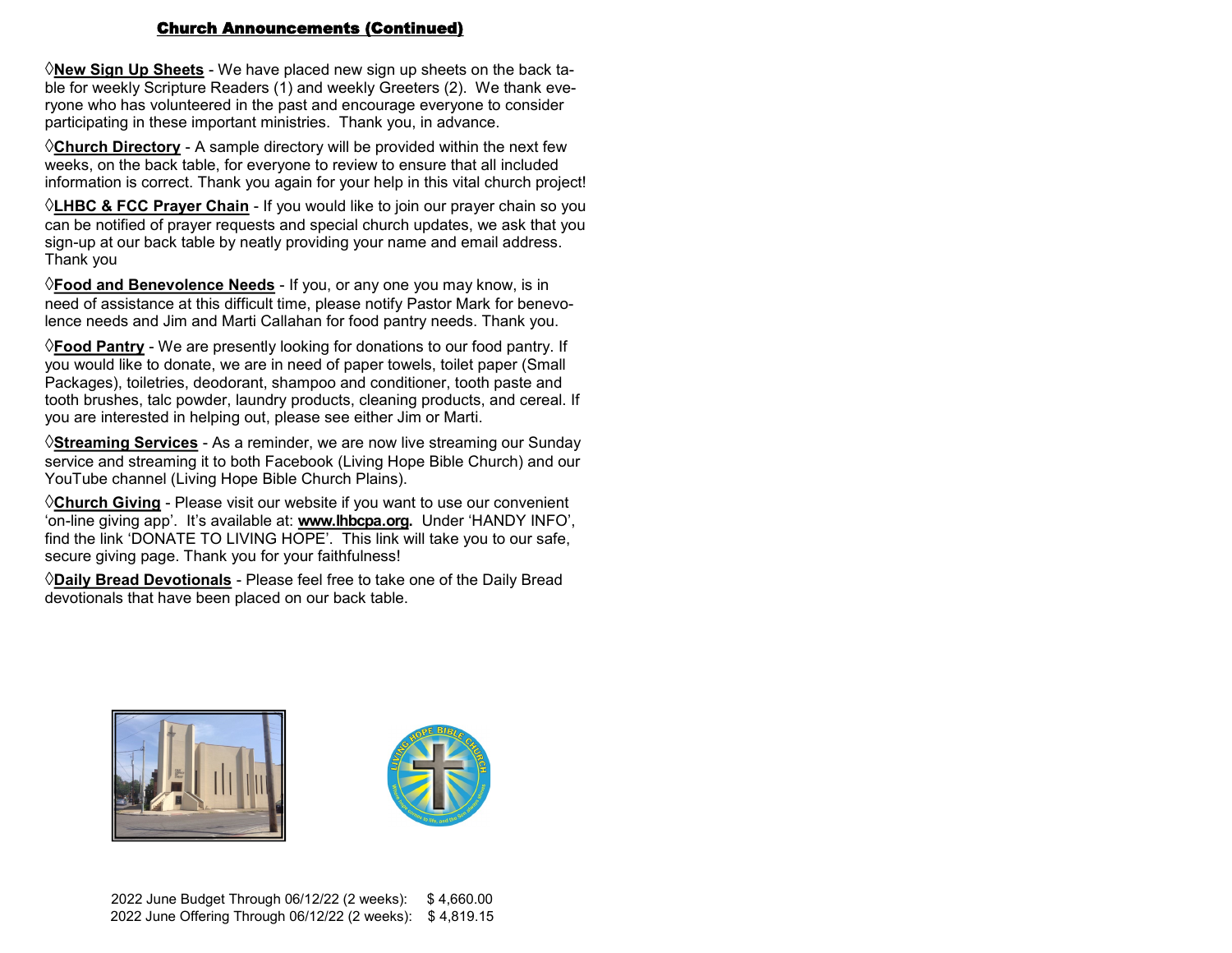## PRAYER REQUESTS

### Message Notes June 19, 2022 "Ten Secrets Of Fatherhood"

### Church Needs:

Pastor Mark, Jonna, and Children Leadership Board: Unity, Wisdom, Spiritual Growth Spiritual Growth of LHBC Family Men's Fellowship & Studies Youth Ministry Food Pantry Children's Church Needs Praise Team LHBC Missionaries Women's Fellowship & Studies Prayer Ministry

# Church Body:

Jeremy Ebert Joel & Suha Lazarus Kathi Owen Lisa Fuller (Health/Tests) Donna Evick (Comfort & Housing Adjustment) Lynn Antonelli (Continued Recovery) Theresa Cushner Dave Ebert & Family (Love and Comfort) Matt & Jocel (Engagement) Joan Yale (Health Issues) Margaret Krout (Chest Discomfort) Carol Elston (Health) Tom & Jane Lodato (Recovery) Patty Haughney (Chemo Treatments) Sylvia Scanlon (Protection) Patrick McKinley (Health) Kendyll Lynn (Health & Development) Margie O'Boyle & Husband (Recovery) Sara Snee (Health) Chase and Carly Matthew and Azalea Kubicki Debbie (Friend of the Meade Family - Surgery for Brain Tumor) Diane Milford (Back) Jacqueline Shields (Cancer) Jacqueline Shields' Mother (Leukemia) Virginia Chwastyk (Cancer & Chemo Treatments) Janet Hummel (Continued Recovery) Joshaua Stein (Unspoken) Bill Colson (Unspoken)

Care Ministry Secret Pal Ministry Benevolence Funds Church Finances Church Volunteers Streaming Services Mid-Week Bible Study Church Directory VBS Preparation Neighborhood Canvassing Movie Night

Sally Scott (The Meadows) Paul Milford (Relief for headaches) Peg Nelson (Continued Prayers) Lisa Lane (Continued Recovery and good test results) Winnie Docter (Margaret Puchalski's niece's mother-in-law) - surgery / cancer Sue Harper (Strength and recovery) Mark DeSilva II (Continued Recovery) Linda Bottger & Langan Family (Comfort & Strength) Antonelli Family (Comfort) Vivian and Family (Visitor) Pedro and Family (Visitor) Debbie Glidden (Huge Praise - Family Reuniting) Gary Barber (Comfort & Strength) Audie Milford (Foot Surgery) Jacci Nordmann (Congestion / Cough) Richard & Betsy Woehr, Deborah's brother & sister-in-law (Health & Nursing Facility for Betsy) Kathy Miller and Miller & Shrader Families (Comfort) Stephen Lew (Recovery & Comfort) Stephen Dorsey, Friend of Aniska's (Brain Surgery) Sue Meade (Recovery From Surgery) Grace Lecitshon (Gallbladder Surgery) Suzan Latona (Recovery) Keith Culver (Recovery)